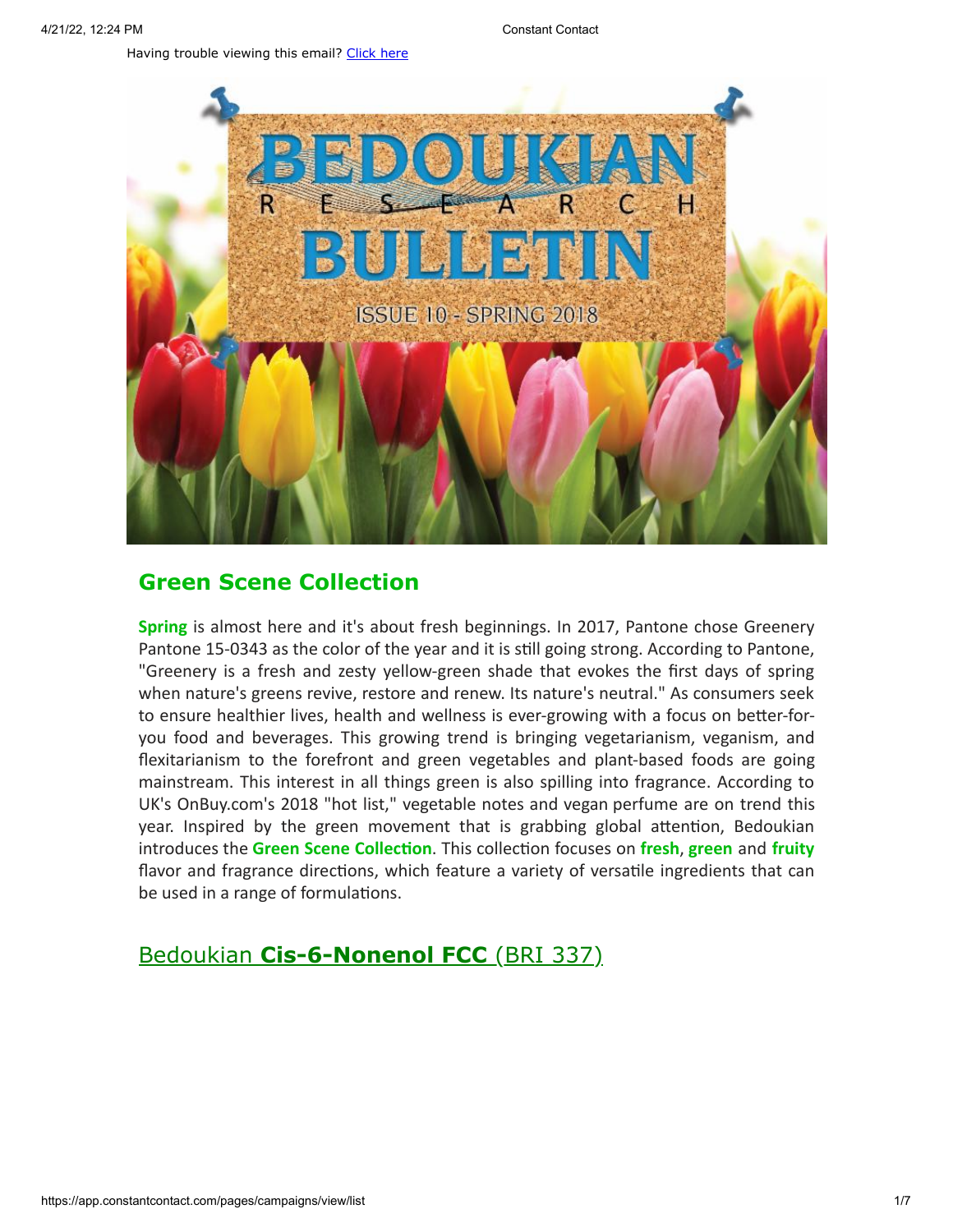

According to Mintel, cucumber as a flavor has seen a 392% increase in its use globally between 2011 and 2016. Fresh, crisp green notes of **melon** and **cucumber** are popular in beverages, particularly water. Cucumber is also gaining popularity in dairy applications such as ice cream.

**Flow Water** added **Cucumber + Mint** to its line while **Cucumber Mint** is one of **Eviva Collagen Elixir's** new flavors. **Green Tea Cucumber with Citrus** joins **Arizona's** line up.

**Kiwi Melon** is a new flavor in **Hydrive Energy Water's** line and **Kiwi Watermelon** joins **Treo's** birch water collection. **Mingle Sparkling Mocktails** is a new line of four nonalcoholic cocktails and **Melon Mojito** is one flavor. Last year, **Coca-Cola Russia** released **Sprite Cucumber** while **PepsiCo** added **Mtn Dew Green Label**, an apple-kiwi flavor, to its premium **Mtn Dew Label Series**.

In the dairy segment, **Little Baby's Ice Cream** in Philadelphia is known for its odd and unique flavor pairings. **Cucumber Dill** is a recent flavor addition. Similarly, San Franciscobased **Humphry Slocombe**, had featured **Cucumber Ice Milk** as one of its many flavor options.

Last year, **Alouette Cheese** launched a **Cucumber Ranch Cheese Dip**. Although not new, an interesting product is **Lay's Cucumber Flavor Potato Chips** offered in China.

On the fragrance side, **cucumber** and **melon** remain well-accepted accords. **Gallivant London EDP** was inspired by the UK's capital city **London** and features "crisp notes of cucumber teamed with rose, leather and patchouli." **Escada Sorbetto Rosso** is **Escada's** limited edition summer fragrance for 2018 and it "evokes the true spirit of Amalfi through a unique blend of juicy watermelon fruit and refreshing sea salt" with additional pear, aquatic, amber and praline accords.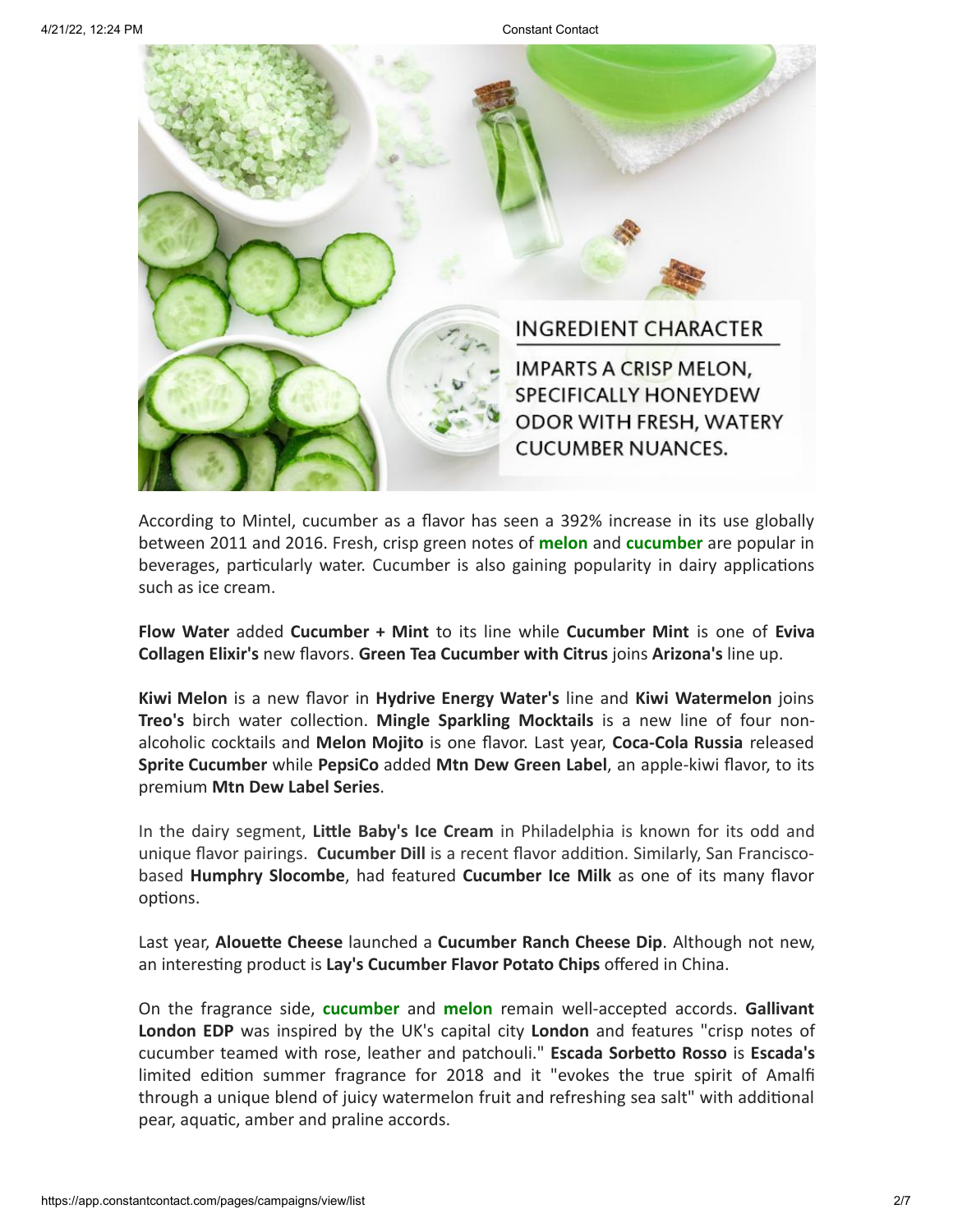In personal care, **Bath & Body Works** added **Cool as a Cucumber Face Sheet Mask** to its line while subscription perfume service **Scentbird** branched out with the launch of six hand creams and **Cucumber & Lotus** is one variant. The **Yes To** brand added a **Cucumbers Cooling Mud Mask** to its collection.

**DID YOU KNOW? Softer than the corresponding aldehyde, [Bedoukian's Cis-6-Nonenol](http://search.bedoukian.com/flavorfragrance/ff_product.asp?method=POP&id=337) adds a natural, fresh authentic cucumber character with watery and waxy nuances to a number of flavors and fragrances. In addition to cucumber, Cis-6-Nonenol adds body and enhances fruity compositions, specifically melon and strawberry.**

**Looking to add freshness to your formulas?**

**[CLICK HERE](mailto:customerservice@bedoukian.com?subject=Bedoukian%20Bulletin%20-%20Spring%202018&body=Hello%2C%0A%0AI%20would%20like%20to%20request%20free%20samples%20of%20each%20product%20advertised%20in%20the%20Spring%202018%20Bedoukian%20Bulletin!%0A) FOR A SAMPLE**

## Bedoukian **[Ethyl 2,4-Decadienoate](http://search.bedoukian.com/flavorfragrance/ff_product.asp?method=POP&id=433)** (BRI 433/EU) and Bedoukian **[Pear Acetate](http://search.bedoukian.com/flavorfragrance/ff_product.asp?method=POP&id=179)** (BRI 179)



**Pear** is often used as a modern interpretation of **apple** and both flavors complement each other. Therefore pear and apple are frequently paired together.

In beverages, apple and pear can be seen in non-alcoholic and alcoholic products. **Trimino Protein Infused Water** added three new flavors to its line. **Orchard**, an apple and pear combination, is one of the three flavors. **Unsweetened Strawberry Apple Green Craft Iced Tea** joins **Teavana's** portfolio while **Coca-Cola** recently launched **Fanta Green Apple**.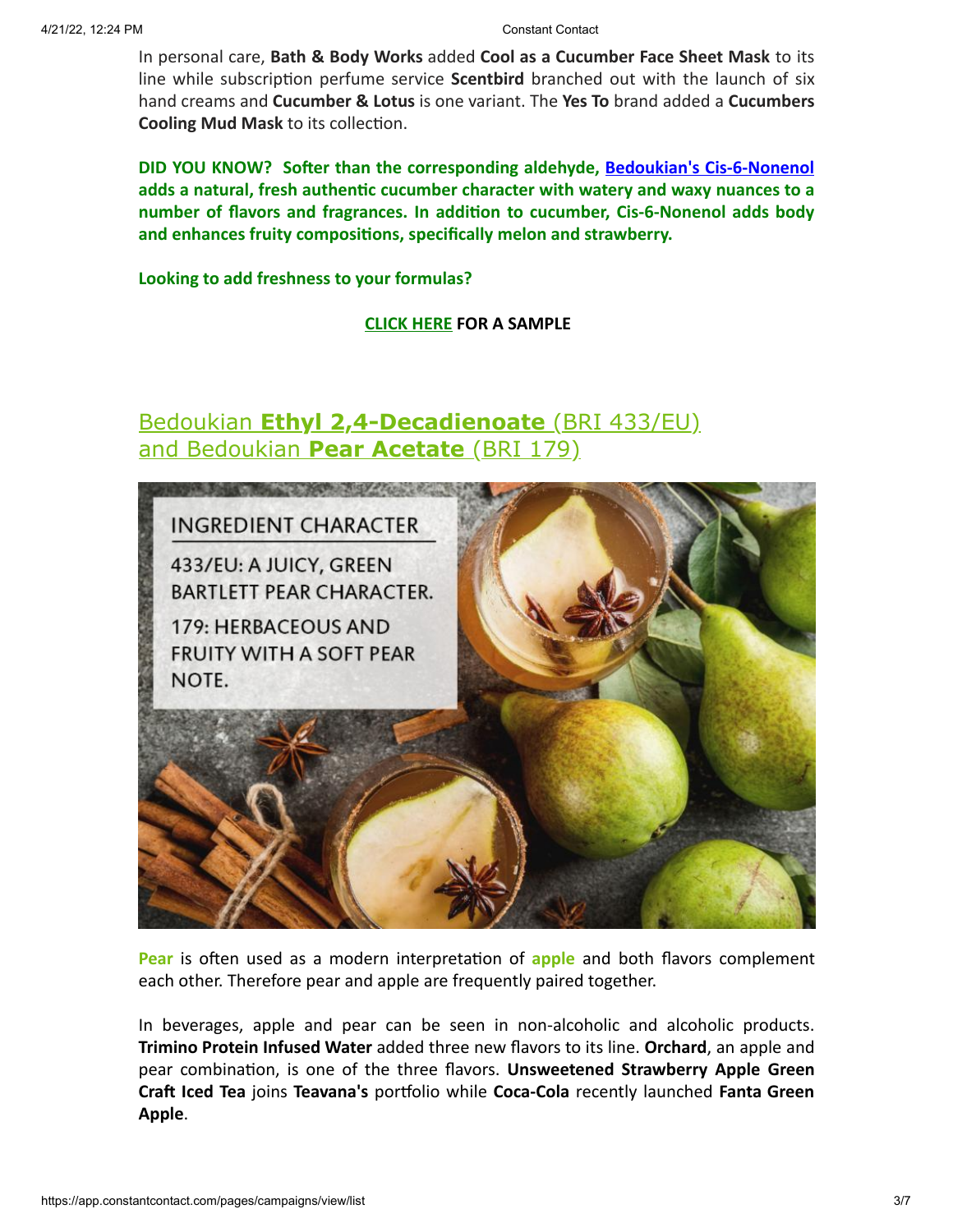**Angry Orchard**, a brand of **The Boston Beer Co.**, released **Angry Orchard Pear**, a hard fruit cider made with a blend of domestic culinary pears and apples. **Prestige Beverage Group** launched **Kinky Green Liqueur**, which highlights "a fusion of crisp green apple and pear flavors combined with super-premium vodka that has been distilled five times."

In food, **DelMonte** launched the **Fruit & Chia** line and **Fruit & Chia™ Pears in Blackberry Flavored Chia** is one of four flavors. **HP Hood L.L.C** added **4% Cottage Cheese with Honey and Pear** to its range.

In fine fragrance, green, fruity **apple** and **pear** accords are used to add freshness. They are particularly popular in top notes and commonly used in perfumery.

Luxury designer **Clive Christian** launched the **Private Collection** with 10 new fragrances: five for men and five for women. **Private Collection C Green Floral** is one of the scents and is formulated with fruity green notes of apple, pear, bergamot, chamomile, crushed green grass, touches of fresh dew and rose. **Clean** introduced the **Clean Eau Fraiche collection** with six new fragrances. **Rain & Pear** is one of the six scents and has cassis, freesia, guava, pear, chocolate, melon, coconut, creamy musk, violet leaves and vetiver notes. **L'Eau d'Issey Pure Nectar de Parfum** is said to represent a bottled drop of blossoming flower nectar and "the composition begins with a sweet pear accord." **Marc Jacobs' Decadence Eau So Decadent**, a new flanker to **Decadence**, includes notes of Nashi pear, green ivy, blackcurrant, muguet, jasmine, magnolia, white amber, cashmere woods and raspberry gloss.

**A.N Other** is a new limited-edition gender-neutral fragrance line for women and men with four fragrances. **Woody 2018** includes sandalwood and pear accords. Luxury fashion brand **Versace** released **Dylan Blue pour femme**, which contains notes of blackcurrant sorbet, Granny Smith apple, florals, styrax, musk and patchouli. Under the **KKW Fragrances** brand in time for Valentine's Day, **Kim Kardashian West** dropped three **Kimoji Heart Fragrances** all housed in heart bottles. **BFF** has notes of wild berries, star apple, pink rose petals, pear blossom, vanilla and marshmallow.

In personal care, **Bath & Body Works** launched new **Bath Fizzes**. The **Sweat Pea** scent highlights a "watery pear" accord and the **Beautiful Day** fragrance has a "sun-kissed apple" note. **Victoria's Secret** released the **Untamed Fragrance collection** in four scents in lotions and fragrance mists. **Twisted Ivy** contains sparkling cucumber and pear accords while **Tangled Blooms** has apple leaf and cedar notes. In addition, **Victoria's Secret** introduced the **Fresh Escape collection** and the **Sun Blissed** variant has notes of pear and salty vanilla.

In air care, **Glade's** new **Enchanted Floral Garden** candle and air care limited edition line showcases hyacinth flowers and luscious pears. In addition, last year **Glade** introduced **No.2 Bright™** with sweet pea and sun-warmed pear as part of the **Atmosphere collection**. In Autumn 2018, **Yankee Candle** in the UK will release **Poached Pear Flambe.**

**DID YOU KNOW? In addition to capturing the ethereal notes and fleshy nature of a pear, when used at higher levels [Bedoukian's Ethyl 2,4-Decadienoate](http://search.bedoukian.com/flavorfragrance/ff_product.asp?method=POP&id=433) and Bedoukian's Pear Acetate [are capable of imparting an impressive and unique, exotic tropical effect](http://search.bedoukian.com/flavorfragrance/ff_product.asp?method=POP&id=179) in your formulations. In fragrances, [Ethyl 2,4-Decadienoate](http://bedoukian.com/images/ACCORDS/Ethyl24DecadienoateAccords.pdf) can also be used to add sweetness and boost freshness in fruity and floral accords, particularly Pomegranate and Osmanthus.**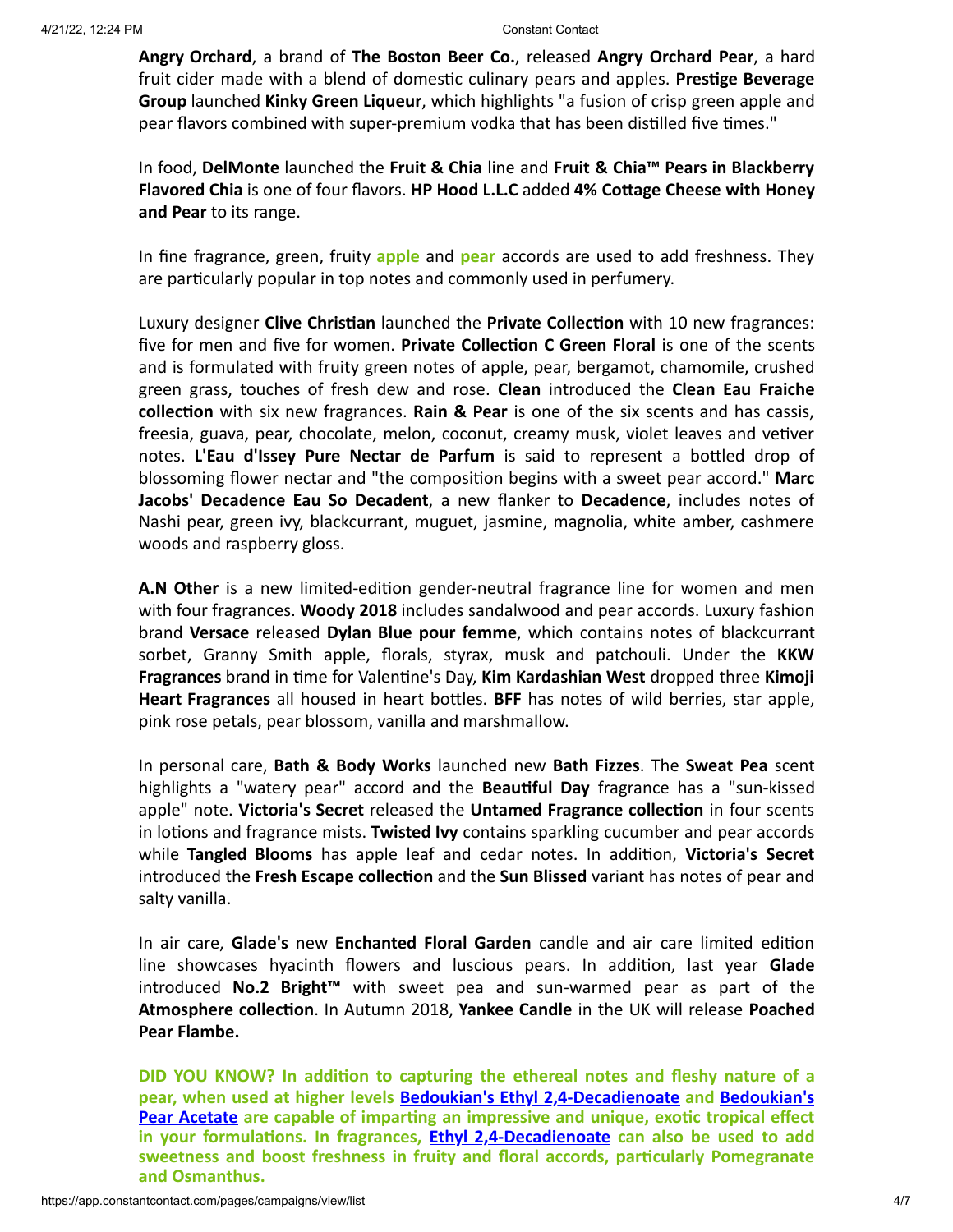**Want to add a new twist to a timeless classic?**

### **[CLICK HERE](mailto:customerservice@bedoukian.com?subject=Bedoukian%20Bulletin%20-%20Spring%202018&body=Hello%2C%0A%0AI%20would%20like%20to%20request%20free%20samples%20of%20each%20product%20advertised%20in%20the%20Spring%202018%20Bedoukian%20Bulletin!) FOR A SAMPLE**

# Bedoukian **[3-Hexenal Mixture \(50% in Triacetin\)](http://search.bedoukian.com/flavorfragrance/ff_product.asp?method=POP&id=376)** (BRI 376)



In fine fragrance a variety of **fresh green notes** are frequently used to connote **nature** and the **outdoors**. Green is also inspiring fragrance names in recent launches.

**Banana Republic** introduced the **Icon collection** with five unisex scents. **78 Vintage Green** is described as a fresh, green woody fragrance meant "to capture the fantasy of adventure travel." **Kate Spade** launched a quartet of **TRULY fragrances** based on colors. The **TRULYgracious** scent is self-described as "the color green, **Kate Spade New York's** heritage hue, is known for its inviting qualities that are truly gracious. A fresh, earthy scent, that is evocative of being immersed in a fresh bamboo forest with emerald leaves intensified by the warm sun and a cool breeze." French niche line **Jardins D'Écrivains** launched a trio of splash colognes. **L'Eau de Kakuzô (Jade Dew)** is described as "an olfactory ceremony composed of green tea, cedarwood, coriander, hedione and gyokuro."

In air care, **Swan Creek's** new Spring candles include **Farmer's Market** and **Desert Sage & Cedarwood** scents. **Farmer's Market** is self-described as "a cornucopia for the senses earthy wood notes, green leaves, summer citrus and bamboo all combine together to replicate a fresh, local market with hints of wild grass as an undertone" while the **Desert Sage & Cedarwood** is "fresh and herbaceous with a hint of exotic woods." For Spring,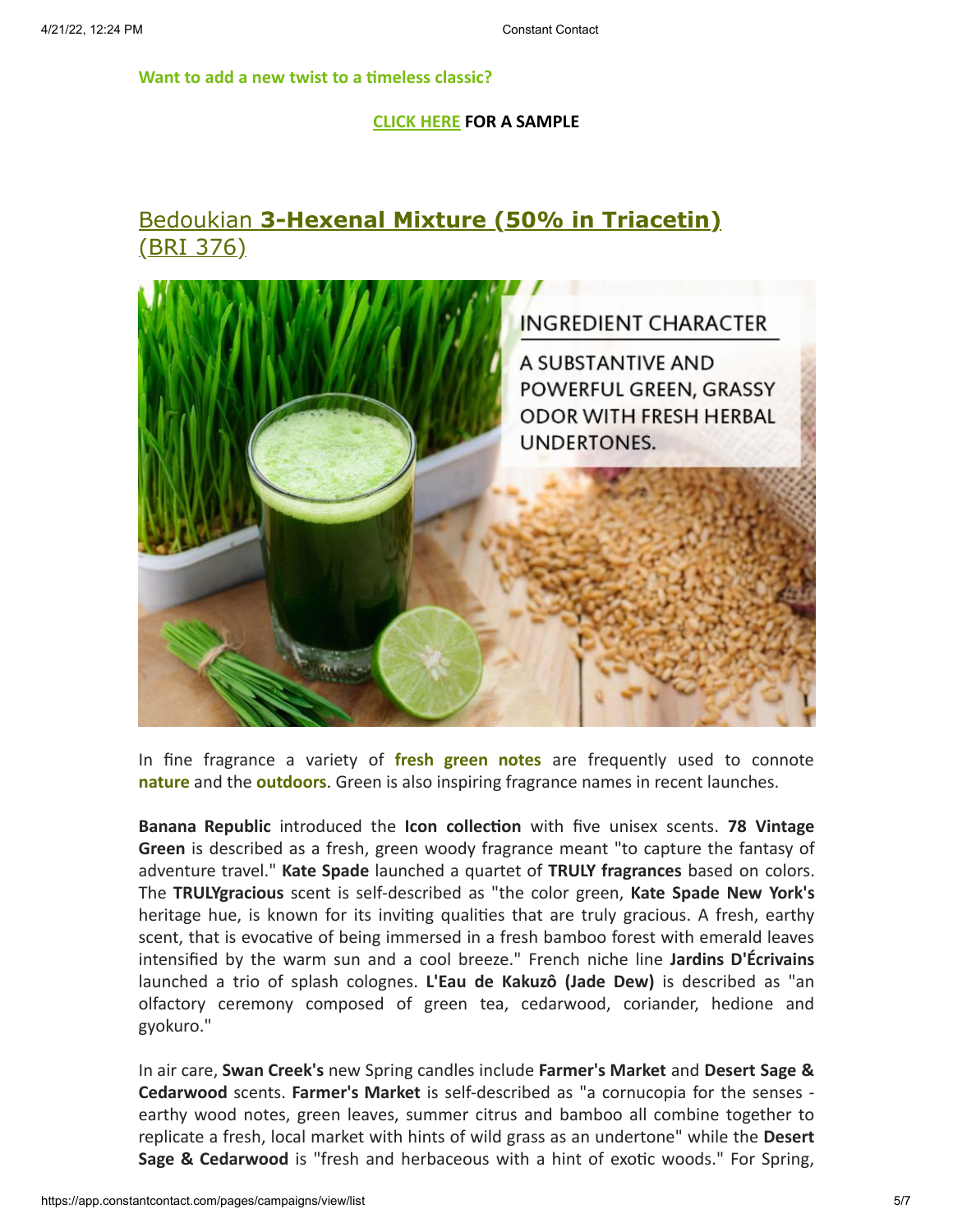**Partylite** offers a **Dune Grass** candle while **Village Candle's Tomato Vine** is "blended with notes of just picked herbs, fresh air, fresh greens and a hint of cedarwood."

In flavors, **leafy green vegetables** continue to be popular in juices and mocktails while green cocktails are appearing on bar menus. **Starbucks' Evolution Fresh Daily Probiotic Smoothie** and **Evolution Fresh Complete Smoothies** are new lines. Each has a green variant. **Organic Date-licious Greens** highlights green vegetables with whole-leaf spinach and kale and sweet citrus notes while **Organic Greens** features sweet and savory green vegetables with a blend of orange, apple and pineapple. To address better-for-you snacks and beverages, **7-Eleven, Inc.** launched a new line of organic, cold-pressed juices in four varieties. **Clean & Green** contains kale, cucumber, apple, spinach, mint, celery, lime and parsley.

Mocktails and low-ABV offerings continue to gain popularity and vegetable forward cocktails are trending according to **Uncorkd**. Green cocktails are appearing on menus such as **Las Vegas' Honey Salt Green Tox** cocktail while green margaritas and avocado margaritas are filling social media feeds. Last year, US distillery **Bloomery Plantation Distillery** introduced an all-natural green liqueur called **Cré** (Irish Gaelic for "earth").

As consumers gravitate to cleaner eating and better-for-you lifestyles, veggie chips are gaining popularity. According to **Technavio**, the global vegetable chips market is expected to increase at a CAGR of 10% by 2021.

**Forager Project** added three new flavors to the brand's **Organic Vegetable Chips** line: **Chipotle BBQ Greens**, **Cheezy Greens**, and **Wasabi Greens**. **Gaea** unveiled a new line of **Veggie Snacks** and **Gherkin** is one of three flavors while **Kettle Brand Potato Chips** released a **Chile Verde** variant. Under the **Naked brand**, **PepsiCo** rolled out a new line of snack bars. **Naked Fruit**, **Nut & Veggie Bars** are sold in the refrigerated section and are offered in three flavors: **Blue Machine**, **Red Machine**, and **Green Machine**. A novel snack is **Lay's Fried Green Tomato Chips**, which was one of **Lay's 2017 "Do Us A Flavor"** finalists.

**DID YOU KNOW? [Due to its incredible strength and green character, Bedoukian's 3-](http://search.bedoukian.com/flavorfragrance/ff_product.asp?method=POP&id=376) Hexenal Mixture (50% in Triacetin) is a great modifier that provides lift and imparts freshness to all compositions. In fragrances, it also excels at enhancing woody, seasonal notes found particularly in air care and candle applications. When used in flavors, it is an excellent top note for boosting fresh green notes in a wide variety of fruit and vegetable applications.**

**Looking to make your competitors green with envy?**

### **[CLICK HERE](mailto:customerservice@bedoukian.com?subject=Bedoukian%20Bulletin%20-%20Spring%202018&body=Hello%2C%0A%0AI%20would%20like%20to%20request%20free%20samples%20of%20each%20product%20advertised%20in%20the%20Spring%202018%20Bedoukian%20Bulletin!) FOR A SAMPLE**

Copyright © 2018. All Rights Reserved.

View our profile on Linked in

Bedoukian Research Inc, 21 Finance Drive, Danbury, CT 06801